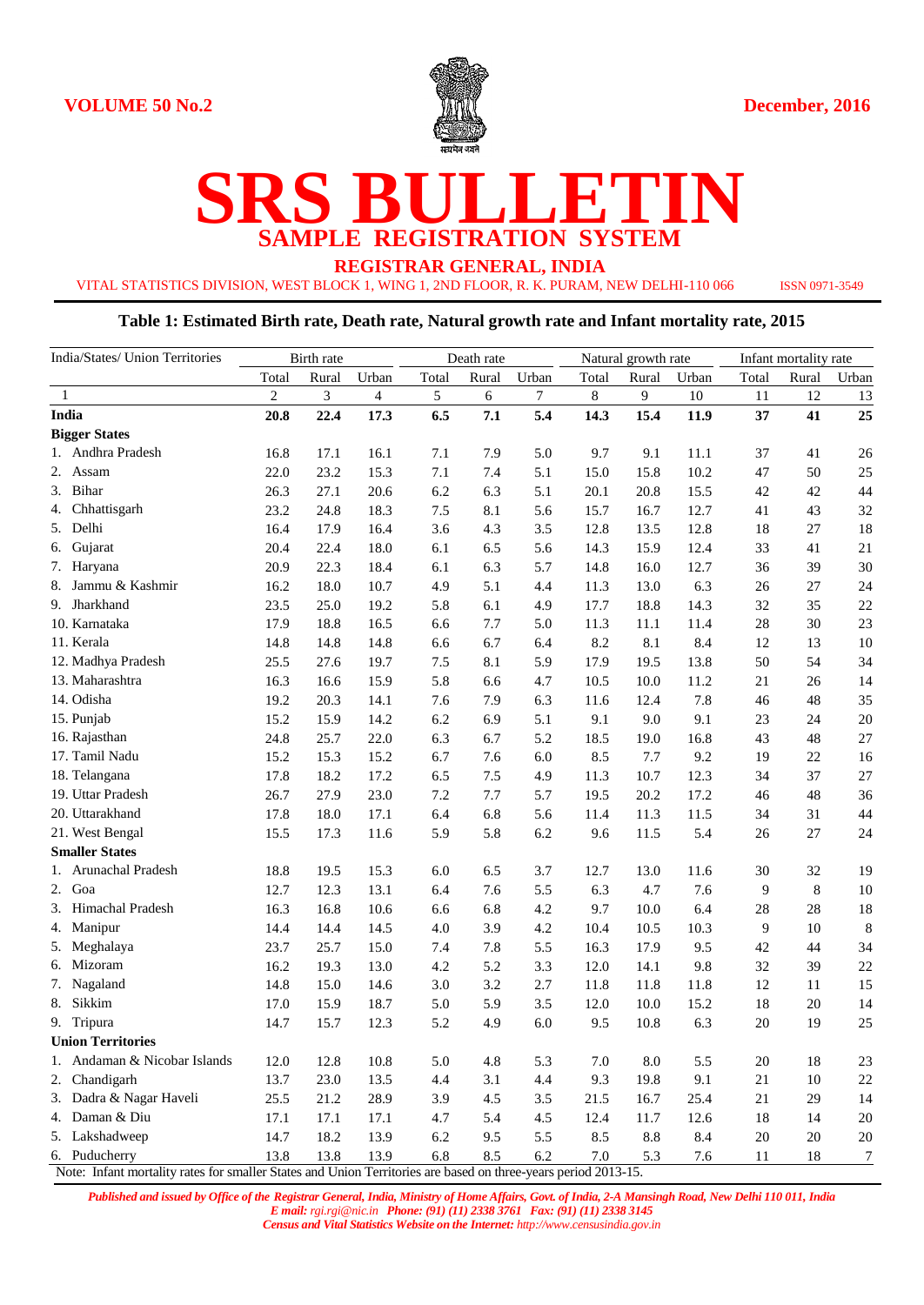| India/States/ Union Territories |                           |                  |                            | Death Rate     |                |                |                |                |                |
|---------------------------------|---------------------------|------------------|----------------------------|----------------|----------------|----------------|----------------|----------------|----------------|
|                                 |                           |                  | <b>Birth Rate</b><br>Total |                |                |                | Urban          | Total          |                |
|                                 |                           | Lower<br>Limit   | Upper<br>Limit             | Lower<br>Limit | Upper<br>Limit | Lower<br>Limit | Upper<br>Limit | Lower<br>Limit | Upper<br>Limit |
| 1                               |                           | $\boldsymbol{2}$ | 3                          | $\overline{4}$ | 5              | 6              | $\tau$         | 8              | 9              |
| India                           |                           | 20.6             | 21.0                       | 22.2           | 22.7           | 17.0           | 17.6           | 6.5            | 6.6            |
|                                 | <b>Bigger States</b>      |                  |                            |                |                |                |                |                |                |
| 1.                              | Andhra Pradesh            | 16.1             | 17.4                       | 16.3           | 17.8           | 15.0           | 17.2           | 6.7            | 7.5            |
| 2.                              | Assam                     | 21.1             | 23.0                       | 22.1           | 24.4           | 14.7           | 16.0           | 6.7            | 7.5            |
| 3.                              | Bihar                     | 25.6             | 26.9                       | 26.4           | 27.9           | 19.5           | 21.7           | 5.9            | 6.5            |
| 4.                              | Chhattisgarh              | 22.0             | 24.5                       | 23.2           | 26.4           | 16.8           | 19.8           | 7.0            | $\rm 8.0$      |
| 5.                              | Delhi                     | 15.3             | 17.5                       | 14.1           | 21.6           | 15.3           | 17.4           | 3.2            | 3.9            |
| 6.                              | Gujarat                   | 19.6             | 21.3                       | 21.3           | 23.5           | 16.7           | 19.3           | 5.7            | 6.5            |
| 7.                              | Haryana                   | 19.9             | 21.9                       | 20.9           | 23.7           | 17.2           | 19.7           | 5.6            | 6.6            |
| 8.                              | Jammu & Kashmir           | 15.1             | 17.3                       | 16.7           | 19.4           | 8.5            | 12.9           | 4.5            | 5.3            |
| 9.                              | Jharkhand                 | 22.7             | 24.4                       | 23.8           | 26.1           | 18.0           | 20.3           | 5.4            | 6.2            |
| 10.                             | Karnataka                 | 17.0             | 18.8                       | 17.7           | 19.9           | 14.8           | 18.1           | 6.2            | $7.0\,$        |
| 11.                             | Kerala                    | 14.2             | 15.4                       | 14.1           | 15.6           | 13.8           | 15.8           | 6.2            | $7.0\,$        |
| 12.                             | Madhya Pradesh            | 24.7             | 26.2                       | 26.6           | 28.6           | 18.9           | 20.5           | 7.1            | 7.9            |
| 13.                             | Maharashtra               | 15.6             | 16.9                       | 15.6           | 17.5           | 15.0           | 16.7           | 5.5            | 6.1            |
|                                 | 14. Odisha                | 18.4             | 20.0                       | 19.3           | 21.2           | 13.1           | 15.1           | 7.2            | $\ \, 8.0$     |
|                                 | 15. Punjab                | 14.4             | 16.0                       | 15.0           | 16.9           | 12.9           | 15.6           | 5.8            | 6.5            |
| 16.                             | Rajasthan                 | 24.0             | 25.5                       | 24.8           | 26.6           | 20.8           | 23.3           | 6.1            | 6.6            |
| 17.                             | Tamil Nadu                | 14.7             | 15.8                       | 14.6           | 15.9           | 14.4           | 16.1           | 6.5            | $7.0\,$        |
| 18.                             | Telangana                 | 16.7             | 18.9                       | 16.7           | 19.6           | 15.7           | 18.7           | 6.0            | 7.1            |
| 19.                             | <b>Uttar Pradesh</b>      | 25.8             | 27.5                       | 26.8           | 29.0           | 21.9           | 24.0           | 6.9            | 7.4            |
|                                 | 20. Uttarakhand           | 17.2             | 18.4                       | 17.3           | 18.8           | 16.1           | 18.1           | 6.0            | 6.9            |
|                                 | 21. West Bengal           | 14.9             | 16.1                       | 16.5           | 18.0           | 10.6           | 12.5           | 5.6            | 6.2            |
|                                 | <b>Smaller States</b>     |                  |                            |                |                |                |                |                |                |
| 1.                              | Arunachal Pradesh         | 16.9             | 20.6                       | 17.4           | 21.6           | 11.0           | 19.6           |                |                |
| 2.                              | Goa                       | 11.5             | 14.0                       | 11.1           | 13.4           | 11.1           | 15.1           |                |                |
| 3.                              | Himachal Pradesh          | 15.3             | 17.3                       | 15.7           | 17.8           | 9.3            | 12.0           |                |                |
| 4.                              | Manipur                   | 13.4             | 15.4                       | 13.1           | 15.7           | 12.9           | 16.1           |                |                |
| 5.                              | Meghalaya                 | 21.4             | 25.9                       | 23.0           | 28.4           | 11.5           | 18.4           |                |                |
| 6.                              | Mizoram                   | 14.3             | 18.2                       | 16.8           | 21.8           | 10.0           | 16.1           |                |                |
| 7.                              | Nagaland                  | 11.4             | 18.3                       | $10.6\,$       | 19.4           | $9.0\,$        | 20.1           |                |                |
| 8.                              | Sikkim                    | 15.4             | 18.5                       | 14.4           | 17.4           | 15.6           | 21.8           |                |                |
| 9.                              | Tripura                   | 13.7             | 15.7                       | 14.4           | 17.0           | $10.6\,$       | 14.1           |                |                |
|                                 | <b>Union Territories</b>  |                  |                            |                |                |                |                |                |                |
| 1.                              | Andaman & Nicobar Islands | 10.4             | 13.5                       | 10.9           | 14.8           | $8.2\,$        | 13.3           |                |                |
| 2.                              | Chandigarh                | 11.5             | 15.9                       | 18.9           | 27.0           | 11.2           | 15.8           |                |                |
| 3.                              | Dadra & Nagar Haveli      | 21.7             | 29.2                       | 16.8           | 25.6           | 23.2           | 34.6           |                |                |
| 4.                              | Daman & Diu               | 15.2             | 19.1                       | 15.6           | 18.7           | 14.8           | 19.5           |                |                |
| 5.                              | Lakshadweep               | 11.2             | 18.2                       | 2.6            | 33.9           | 11.3           | 16.6           |                |                |
| 6.                              | Puducherry                | 12.4             | 15.3                       | 12.2           | 15.4           | 12.0           | 15.7           |                |                |

## **Table 2 : Ninety five percent confidence limits (lower and upper limits) for**

 Note : Ninety five percent confidence limits for Birth rate, Death rate and Infant mortality rate have been estimated using the formulae  $BR \pm 2$  S.E.(BR), DR  $\pm 2$  S.E.(DR) and IMR  $\pm 2$  S.E.(IMR) respectively.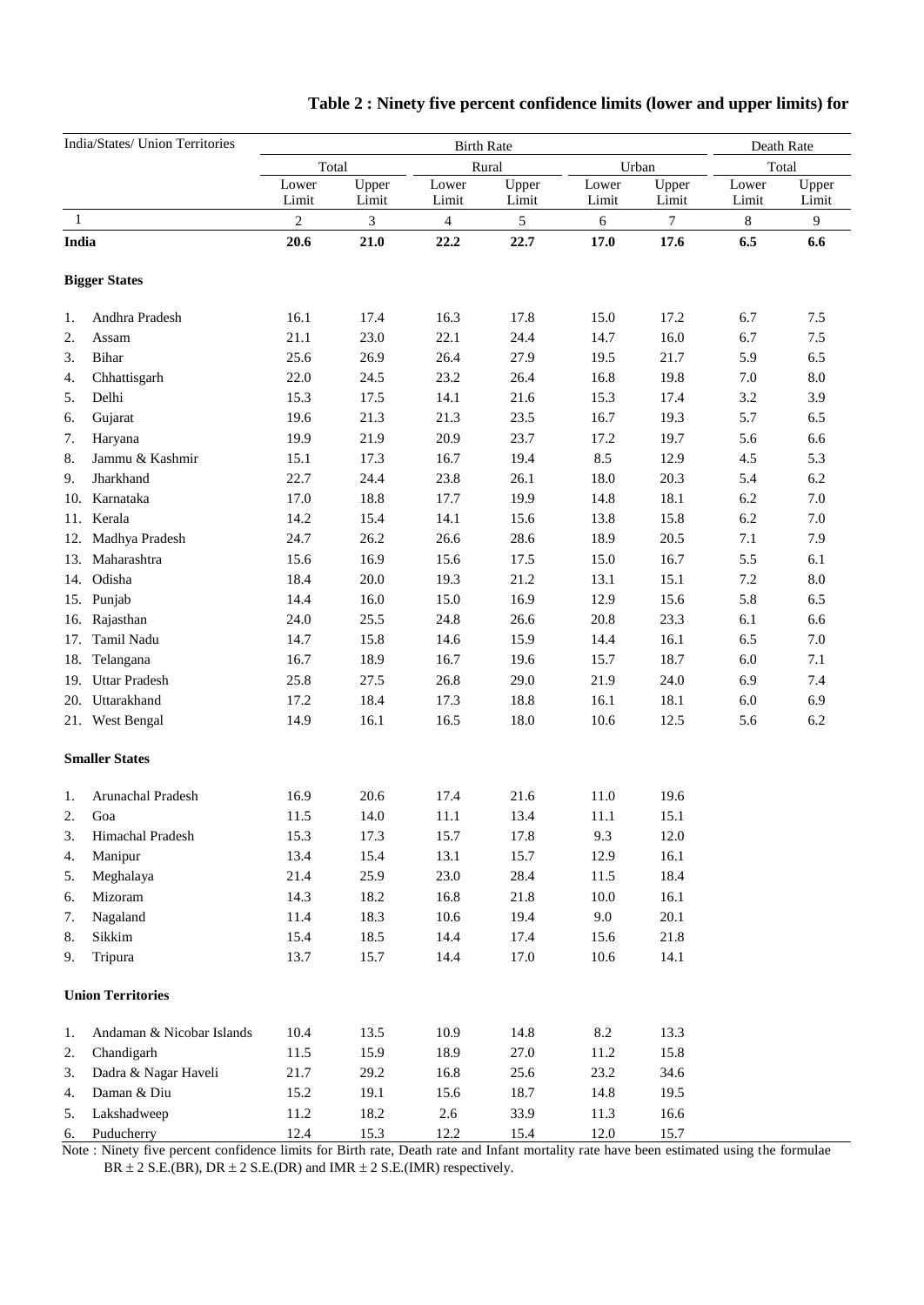| Death Rate |       |       |       |             |        | <b>Infant Mortality Rate</b> | India/States/ Union Territories |       |       |                       |
|------------|-------|-------|-------|-------------|--------|------------------------------|---------------------------------|-------|-------|-----------------------|
| Rural      |       |       | Urban |             | Total  |                              | Rural                           |       | Urban |                       |
| Lower      | Upper | Lower | Upper | Lower       | Upper  | Lower                        | Upper                           | Lower | Upper |                       |
| Limit      | Limit | Limit | Limit | Limit       | Limit  | Limit                        | Limit                           | Limit | Limit |                       |
| 10         | 11    | 12    | 13    | 14          | 15     | 16                           | 17                              | 18    | 19    | $\mathbf{1}$          |
| 7.0        | 7.2   | 5.3   | 5.5   | 36          | 38     | 39                           | 43                              | 23    | 28    | India                 |
|            |       |       |       |             |        |                              |                                 |       |       |                       |
|            |       |       |       |             |        |                              |                                 |       |       | <b>Bigger States</b>  |
|            |       |       |       |             |        |                              |                                 |       |       |                       |
| 7.5        | 8.4   | 4.3   | 5.8   | 31          | 43     | 34                           | 48                              | 13    | 40    | Andhra Pradesh<br>1.  |
| 6.9        | 7.9   | 4.6   | 5.6   | 40          | 54     | 42                           | 57                              | 16    | 33    | 2.<br>Assam           |
| 6.0        | 6.7   | 4.7   | 5.5   | 37          | 48     | 37                           | 48                              | 33    | 55    | Bihar<br>3.           |
| 7.4        | 8.7   | 4.8   | 6.3   | 31          | 51     | 31                           | 55                              | 17    | 46    | Chhattisgarh<br>4.    |
| 3.9        | 4.8   | 3.2   | 3.9   | 12          | 24     | 8                            | 46                              | 12    | 24    | 5.<br>Delhi           |
| 6.1        | 6.9   | 5.0   | 6.2   | 29          | 38     | 36                           | 47                              | 14    | 28    | Gujarat<br>6.         |
| 5.6        | 7.0   | 5.0   | 6.5   | 30          | 43     | 31                           | 47                              | 19    | 41    | 7.<br>Haryana         |
| 4.7        | 5.5   | 3.5   | 5.3   | 20          | 33     | 20                           | 33                              | 4     | 44    | Jammu & Kashmir<br>8. |
| 5.6        | 6.6   | 4.4   | 5.4   | 24          | 40     | 25                           | 44                              | 12    | 32    | Jharkhand<br>9.       |
| 7.3        | 8.1   | 4.3   | 5.8   | 21          | 35     | 24                           | 37                              | 7     | 40    | 10. Karnataka         |
| 6.4        | 7.1   | 5.8   | 7.1   | $\,$ 8 $\,$ | 16     | 9                            | 17                              | 3     | 18    | 11. Kerala            |
| 7.6        | 8.6   | 5.4   | 6.5   | 44          | 56     | 47                           | 61                              | 25    | 44    | 12. Madhya Pradesh    |
| 6.2        | 7.0   | 4.3   | 5.1   | 17          | 24     | 21                           | 30                              | 9     | 20    | 13. Maharashtra       |
| 7.4        | 8.3   | 5.7   | 6.9   | 41          | 52     | 42                           | 54                              | 24    | 47    | 14. Odisha            |
| 6.4        | 7.4   | 4.6   | 5.7   | 17          | 28     | 17                           | 31                              | 10    | 30    | 15. Punjab            |
| 6.4        | 7.0   | 4.7   | 5.8   | 39          | 48     | 43                           | 53                              | 18    | 35    | 16. Rajasthan         |
| 7.2        | 7.9   | 5.6   | 6.4   | 15          | $22\,$ | 18                           | 26                              | 10    | 21    | 17. Tamil Nadu        |
| 6.7        | 8.3   | 4.3   | 5.6   | 27          | 40     | 29                           | 45                              | 16    | 38    | 18. Telangana         |
| 7.3        | 8.0   | 5.5   | 6.0   | 41          | 50     | 43                           | 54                              | 28    | 44    | 19. Uttar Pradesh     |
| 6.2        | 7.3   | 5.0   | 6.1   | 27          | 41     | 22                           | 39                              | 34    | 54    | 20. Uttarakhand       |
| 5.5        | 6.1   | 5.4   | 6.9   | 22          | 31     | 21                           | 32                              | 15    | 33    | 21. West Bengal       |

### **Birth Rate, Death Rate and Infant Mortality Rate, 2015**

**Smaller States**

- 1. Arunachal Pradesh
- 2. Goa
- 3. Himachal Pradesh
- 4. Manipur
- 5. Meghalaya
- 6. Mizoram
- 7. Nagaland
- 8. Sikkim
- 9. Tripura

#### **Union Territories**

- 1. Andaman & Nicobar Islands
- 2. Chandigarh
- 3. Dadra & Nagar Haveli
- 4. Daman & Diu
- 5. Lakshadweep
- 6. Puducherry

Confidence limits of Death Rate and Infant Mortality Rate for smaller States and Union Territories have not been presented due to small sample size and very large variations between the Upper and Lower tolerance limits.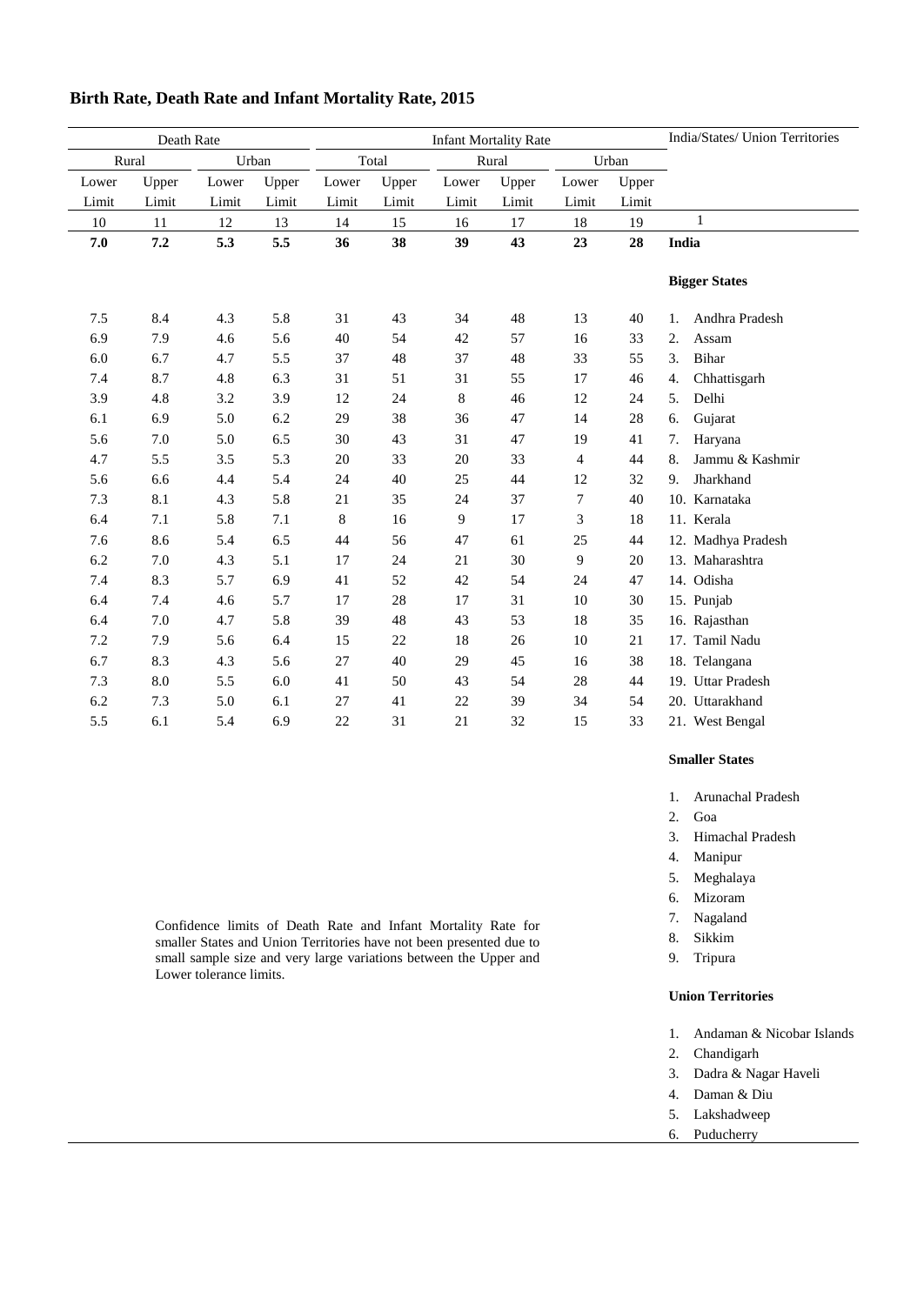| India/States/ Union Territories |                           | Total          |      |                |       | Rural |         | Urban   |       |        |  |
|---------------------------------|---------------------------|----------------|------|----------------|-------|-------|---------|---------|-------|--------|--|
|                                 |                           | Total          | Male | Female         | Total | Male  | Female  | Total   | Male  | Female |  |
| 1                               |                           | $\overline{c}$ | 3    | $\overline{4}$ | 5     | 6     | 7       | $\,8\,$ | 9     | 10     |  |
|                                 |                           |                |      |                |       |       |         |         |       |        |  |
| India                           |                           | 6.5            | 6.9  | 6.1            | 7.1   | 7.4   | 6.7     | 5.4     | 5.8   | 5.0    |  |
|                                 | <b>Bigger States</b>      |                |      |                |       |       |         |         |       |        |  |
| 1.                              | Andhra Pradesh            | 7.1            | 7.8  | 6.4            | 7.9   | 8.8   | 7.1     | 5.0     | 5.3   | 4.7    |  |
| 2.                              | Assam                     | 7.1            | 7.7  | 6.4            | 7.4   | 8.1   | 6.7     | 5.1     | 5.6   | 4.5    |  |
| 3.                              | Bihar                     | 6.2            | 5.8  | 6.6            | 6.3   | 5.9   | 6.8     | 5.1     | 5.2   | 5.1    |  |
| 4.                              | Chhattisgarh              | 7.5            | 7.9  | 7.0            | 8.1   | 8.5   | 7.7     | 5.6     | 6.3   | 4.8    |  |
| 5.                              | Delhi                     | 3.6            | 3.8  | 3.3            | 4.3   | 4.4   | 4.2     | $3.5$   | 3.8   | 3.3    |  |
| 6.                              | Gujarat                   | 6.1            | 6.6  | 5.6            | 6.5   | 7.3   | 5.6     | 5.6     | 5.7   | 5.6    |  |
| 7.                              | Haryana                   | 6.1            | 6.6  | 5.4            | 6.3   | 6.8   | 5.6     | 5.7     | 6.3   | 5.1    |  |
| 8.                              | Jammu & Kashmir           | 4.9            | 5.7  | 4.0            | 5.1   | 5.9   | 4.2     | 4.4     | 5.2   | 3.5    |  |
| 9.                              | Jharkhand                 | 5.8            | 5.7  | 5.9            | 6.1   | 5.9   | 6.3     | 4.9     | 5.1   | 4.7    |  |
| 10.                             | Karnataka                 | 6.6            | 7.0  | 6.3            | 7.7   | 8.2   | 7.2     | 5.0     | 5.2   | 4.8    |  |
| 11.                             | Kerala                    | 6.6            | 7.6  | 5.7            | 6.7   | 7.9   | 5.7     | 6.4     | 7.3   | 5.7    |  |
| 12.                             | Madhya Pradesh            | 7.5            | 8.1  | 6.9            | 8.1   | 8.8   | 7.5     | 5.9     | 6.3   | 5.5    |  |
| 13.                             | Maharashtra               | 5.8            | 6.0  | 5.5            | 6.6   | 6.5   | 6.6     | 4.7     | 5.4   | 3.9    |  |
| 14.                             | Odisha                    | 7.6            | 8.5  | 6.7            | 7.9   | 8.8   | 6.9     | 6.3     | 6.6   | 6.0    |  |
|                                 | 15. Punjab                | 6.2            | 6.5  | 5.7            | 6.9   | 7.2   | 6.5     | 5.1     | 5.6   | 4.6    |  |
| 16.                             | Rajasthan                 | 6.3            | 6.9  | 5.7            | 6.7   | 7.4   | 5.9     | 5.2     | 5.4   | 5.0    |  |
| 17.                             | Tamil Nadu                | 6.7            | 7.6  | 5.8            | 7.6   | 8.4   | 6.6     | 6.0     | 6.8   | 5.1    |  |
| 18.                             | Telangana                 | 6.5            | 7.1  | 6.0            | 7.5   | 8.2   | 6.8     | 4.9     | 5.2   | 4.6    |  |
|                                 | 19. Uttar Pradesh         | 7.2            | 7.3  | 7.1            | 7.7   | 7.8   | 7.5     | 5.7     | 5.8   | 5.7    |  |
|                                 | 20. Uttarakhand           | 6.4            | 7.2  | 5.6            | 6.8   | 7.7   | 5.8     | 5.6     | 6.2   | 4.9    |  |
|                                 | 21. West Bengal           | 5.9            | 6.3  | 5.5            | 5.8   | 6.1   | 5.5     | 6.2     | 6.6   | 5.7    |  |
|                                 | <b>Smaller States</b>     |                |      |                |       |       |         |         |       |        |  |
| 1.                              | Arunachal Pradesh         | 6.0            | 5.8  | 6.3            | 6.5   | 6.2   | 6.8     | 3.7     | 3.8   | 3.5    |  |
| 2.                              | Goa                       | 6.4            | 7.5  | 5.3            | 7.6   | 8.5   | 6.5     | 5.5     | 6.6   | 4.3    |  |
| 3.                              | Himachal Pradesh          | 6.6            | 8.1  | 5.1            | 6.8   | 8.4   | 5.2     | 4.2     | 4.5   | 3.8    |  |
| 4.                              | Manipur                   | 4.0            | 4.5  | $3.5$          | 3.9   | 4.5   | $3.2\,$ | 4.2     | 4.4   | 4.1    |  |
| 5.                              | Meghalaya                 | 7.4            | 8.1  | 6.7            | 7.8   | 8.4   | $7.2\,$ | 5.5     | 6.5   | 4.5    |  |
| 6.                              | Mizoram                   | 4.2            | 4.8  | 3.7            | 5.2   | 5.9   | 4.4     | 3.3     | $3.5$ | 3.1    |  |
| 7.                              | Nagaland                  | $3.0\,$        | 3.1  | 2.9            | 3.2   | 3.6   | $2.8\,$ | $2.7\,$ | 2.3   | 3.1    |  |
| 8.                              | Sikkim                    | 5.0            | 5.9  | 4.4            | 5.9   | 6.8   | 5.0     | 3.5     | 4.6   | $3.5$  |  |
| 9.                              | Tripura                   | 5.2            | 5.7  | 4.6            | 4.9   | 5.3   | 4.3     | 6.0     | 6.7   | 5.3    |  |
|                                 | <b>Union Territories</b>  |                |      |                |       |       |         |         |       |        |  |
| 1.                              | Andaman & Nicobar Islands | 5.0            | 5.7  | 4.3            | 4.8   | 5.5   | 4.1     | 5.3     | 5.8   | 4.7    |  |
| 2.                              | Chandigarh                | 4.4            | 4.9  | $3.8\,$        | 3.1   | 4.9   | $1.0\,$ | 4.4     | 4.9   | 3.8    |  |
| 3.                              | Dadra & Nagar Haveli      | 3.9            | 4.0  | 3.9            | 4.5   | 5.0   | 4.0     | 3.5     | 3.2   | 3.8    |  |
| 4.                              | Daman & Diu               | 4.7            | 4.7  | 4.7            | 5.4   | 5.5   | 5.3     | 4.5     | 4.5   | 4.6    |  |
| 5.                              | Lakshadweep               | 6.2            | 6.4  | $6.0\,$        | 9.5   | 9.2   | 9.8     | 5.5     | 5.8   | 5.2    |  |
| 6.                              | Puducherry                | 6.8            | 7.5  | 6.2            | 8.5   | 9.9   | $7.3$   | 6.2     | 6.6   | 5.8    |  |

## **Table 3: Death rate by sex and residence, 2015**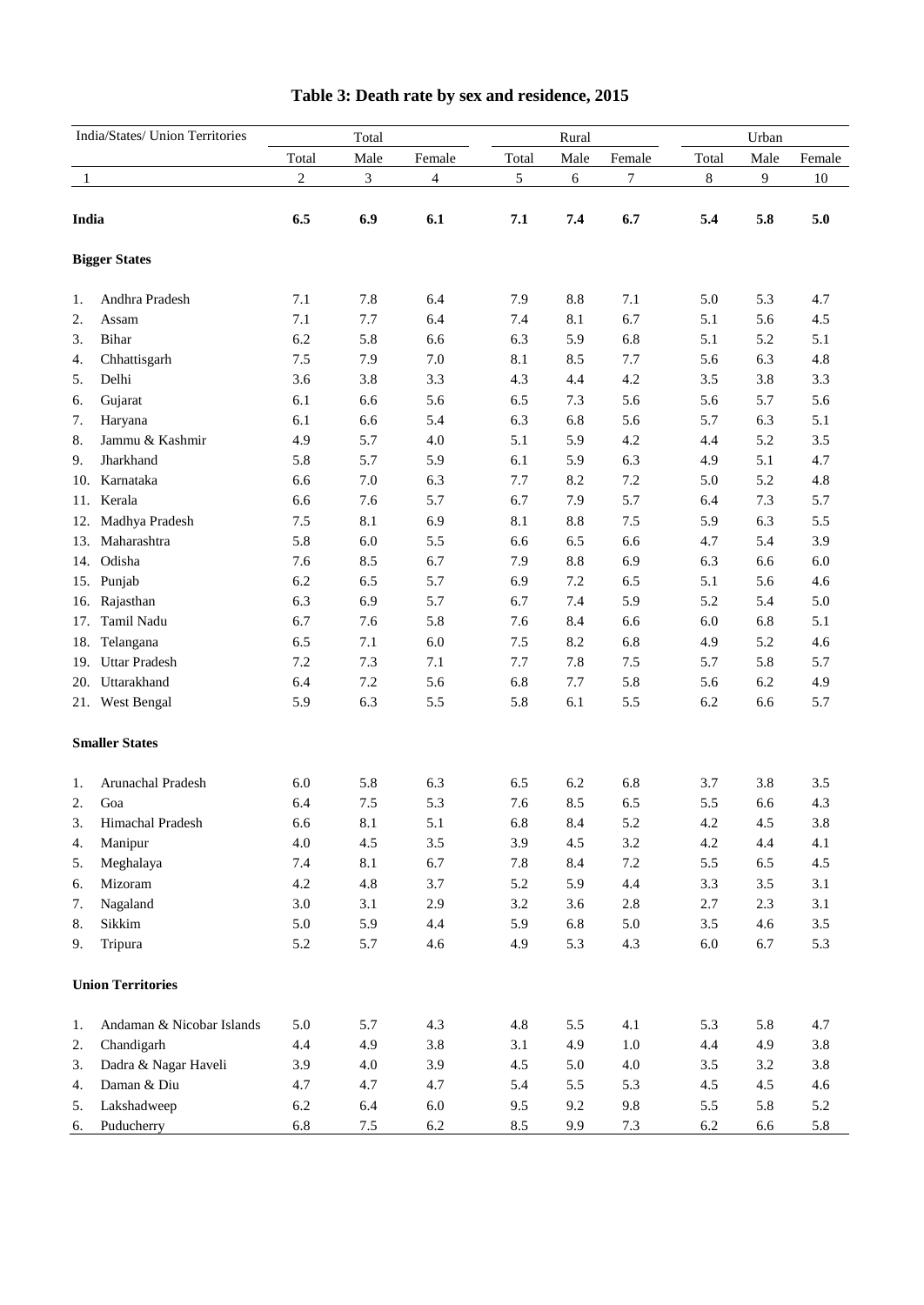| India/States/ Union Territories |                           | Total          |                |                          | Rural |      |                                                                 | Urban |        |                                                                                                                                         |  |
|---------------------------------|---------------------------|----------------|----------------|--------------------------|-------|------|-----------------------------------------------------------------|-------|--------|-----------------------------------------------------------------------------------------------------------------------------------------|--|
|                                 |                           | Total          | Male           | Female                   | Total | Male | Female                                                          | Total | Male   | Female                                                                                                                                  |  |
| 1                               |                           | $\overline{c}$ | $\mathfrak{Z}$ | $\overline{\mathcal{A}}$ | 5     | 6    | 7                                                               | $8\,$ | 9      | $10\,$                                                                                                                                  |  |
| India                           |                           | 37             | 35             | 39                       | 41    | 40   | 43                                                              | 25    | 23     | 28                                                                                                                                      |  |
|                                 |                           |                |                |                          |       |      |                                                                 |       |        |                                                                                                                                         |  |
|                                 | <b>Bigger States</b>      |                |                |                          |       |      |                                                                 |       |        |                                                                                                                                         |  |
| 1.                              | Andhra Pradesh            | 37             | 36             | 38                       | 41    | 41   | 42                                                              | 26    | 25     | 28                                                                                                                                      |  |
| 2.                              | Assam                     | 47             | 47             | 47                       | 50    | 50   | 50                                                              | 25    | 24     | 26                                                                                                                                      |  |
| 3.                              | Bihar                     | 42             | 36             | 50                       | 42    | 36   | 49                                                              | 44    | 37     | 52                                                                                                                                      |  |
| 4.                              | Chhattisgarh              | 41             | 40             | 41                       | 43    | 42   | 43                                                              | 32    | 31     | 33                                                                                                                                      |  |
| 5.                              | Delhi                     | 18             | 18             | 19                       | 27    | 27   | $28\,$                                                          | 18    | 17     | 19                                                                                                                                      |  |
| 6.                              | Gujarat                   | 33             | 33             | 34                       | 41    | 41   | 42                                                              | 21    | $20\,$ | $22\,$                                                                                                                                  |  |
| 7.                              | Haryana                   | 36             | 36             | 37                       | 39    | 38   | 41                                                              | 30    | 30     | 30                                                                                                                                      |  |
| 8.                              | Jammu & Kashmir           | 26             | 25             | 27                       | 27    | 25   | 28                                                              | 24    | 25     | 23                                                                                                                                      |  |
| 9.                              | Jharkhand                 | 32             | 30             | 35                       | 35    | 32   | 38                                                              | 22    | 23     | $20\,$                                                                                                                                  |  |
|                                 | 10. Karnataka             | 28             | 26             | 30                       | 30    | 28   | 32                                                              | 23    | 22     | 25                                                                                                                                      |  |
|                                 | 11. Kerala                | 12             | $10\,$         | 13                       | 13    | 11   | 15                                                              | 10    | 10     | $11\,$                                                                                                                                  |  |
|                                 | 12. Madhya Pradesh        | 50             | 51             | 48                       | 54    | 56   | 52                                                              | 34    | 34     | 35                                                                                                                                      |  |
|                                 | 13. Maharashtra           | 21             | 19             | 22                       | 26    | 24   | 28                                                              | 14    | 12     | 15                                                                                                                                      |  |
|                                 | 14. Odisha                | 46             | 45             | 47                       | 48    | 47   | 49                                                              | 35    | 37     | 34                                                                                                                                      |  |
|                                 | 15. Punjab                | 23             | $22\,$         | 24                       | 24    | 23   | 25                                                              | 20    | 18     | $22\,$                                                                                                                                  |  |
|                                 | 16. Rajasthan             | 43             | 40             | 47                       | 48    | 44   | 52                                                              | 27    | 26     | $28\,$                                                                                                                                  |  |
| 17.                             | Tamil Nadu                | 19             | 19             | 19                       | 22    | 23   | 22                                                              | 16    | 15     | 17                                                                                                                                      |  |
|                                 | 18. Telangana             | 34             | 33             | 34                       | 37    | 38   | 37                                                              | 27    | $26\,$ | 28                                                                                                                                      |  |
|                                 | 19. Uttar Pradesh         | 46             | 44             | 48                       | 48    | 48   | 49                                                              | 36    | 30     | 42                                                                                                                                      |  |
|                                 | 20. Uttarakhand           | 34             | 31             | 38                       | 31    | 27   | 35                                                              | 44    | 44     | 45                                                                                                                                      |  |
|                                 | 21. West Bengal           | 26             | 25             | 28                       | 27    | 25   | 28                                                              | 24    | 23     | $25\,$                                                                                                                                  |  |
|                                 | <b>Smaller States</b>     |                |                |                          |       |      |                                                                 |       |        |                                                                                                                                         |  |
| 1.                              | Arunachal Pradesh         | 30             | 31             | 30                       |       |      |                                                                 |       |        |                                                                                                                                         |  |
| 2.                              | Goa                       | $\overline{9}$ | $\,$ 8 $\,$    | 11                       |       |      |                                                                 |       |        |                                                                                                                                         |  |
| 3.                              | Himachal Pradesh          | 28             | 28             | 27                       |       |      |                                                                 |       |        |                                                                                                                                         |  |
| 4.                              | Manipur                   | 9              | 8              | 10                       |       |      |                                                                 |       |        |                                                                                                                                         |  |
| 5.                              | Meghalaya                 | 42             | 42             | 43                       |       |      |                                                                 |       |        |                                                                                                                                         |  |
| 6.                              | Mizoram                   | 32             | 33             | 32                       |       |      |                                                                 |       |        |                                                                                                                                         |  |
| 7.                              | Nagaland                  | 12             | $10\,$         | 15                       |       |      |                                                                 |       |        |                                                                                                                                         |  |
| 8.                              | Sikkim                    | 18             | 15             | $21\,$                   |       |      |                                                                 |       |        |                                                                                                                                         |  |
| 9.                              | Tripura                   | $20\,$         | 19             | 21                       |       |      |                                                                 |       |        | Infant mortality rates for smaller States and Union Territories are<br>based on three-years period 2013-15. On account of wide year-to- |  |
|                                 |                           |                |                |                          |       |      |                                                                 |       |        | year fluctuations due to inadequate sample size, the infant mortality                                                                   |  |
|                                 | <b>Union Territories</b>  |                |                |                          |       |      | rate by sex, separately for rural and urban areas is not given. |       |        |                                                                                                                                         |  |
| 1.                              | Andaman & Nicobar Islands | 20             | 17             | 23                       |       |      |                                                                 |       |        |                                                                                                                                         |  |
| 2.                              | Chandigarh                | 21             | $20\,$         | 23                       |       |      |                                                                 |       |        |                                                                                                                                         |  |
| 3.                              | Dadra & Nagar Haveli      | 21             | 21             | 21                       |       |      |                                                                 |       |        |                                                                                                                                         |  |
| 4.                              | Daman & Diu               | 18             | 18             | 19                       |       |      |                                                                 |       |        |                                                                                                                                         |  |
| 5.                              | Lakshadweep               | 20             | $20\,$         | 19                       |       |      |                                                                 |       |        |                                                                                                                                         |  |
| 6.                              | Puducherry                | 11             | 8              | 14                       |       |      |                                                                 |       |        |                                                                                                                                         |  |

## **Table 4: Infant mortality rate by sex and residence, 2015**